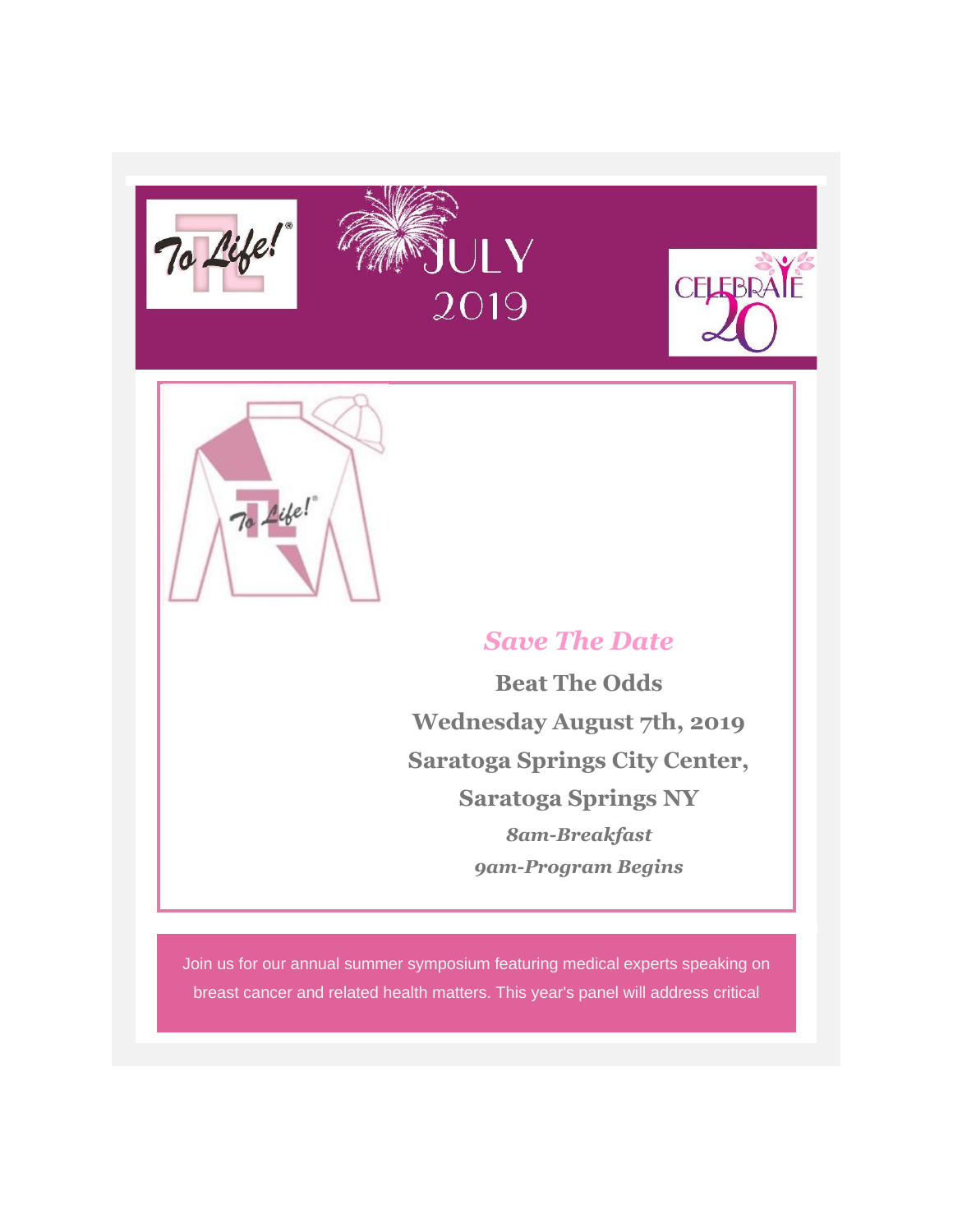issues relating to post-mastectomy breast reconstruction using silicone implants. **Presenters Include:**

*Our Cynthia Shenker Speaker- Steven Nagel, MD*, Medical Officer, Division of Surgical Devices and Drug Safety at the U.S. Food and Drug **Administration** 

*Dr. Andrew Warheit*, Radiologist, St. Peter's Health Partners

During the Question and Answer period, Dr. Nagel will be joined by *Danielle Kroll, MD*, Medical Officer at the Office of Hematology and Oncology Products at the U.S. Food and Drug Administration.

*This program is offered free-of-charge, but you must preregister. The link for Registration is [HERE](https://tolife.us5.list-manage.com/track/click?u=241d59b897b4121e9d2e15914&id=462a08c83f&e=d1f01208e2). Please call the office if you don't have access to a computer 518-439-5975*

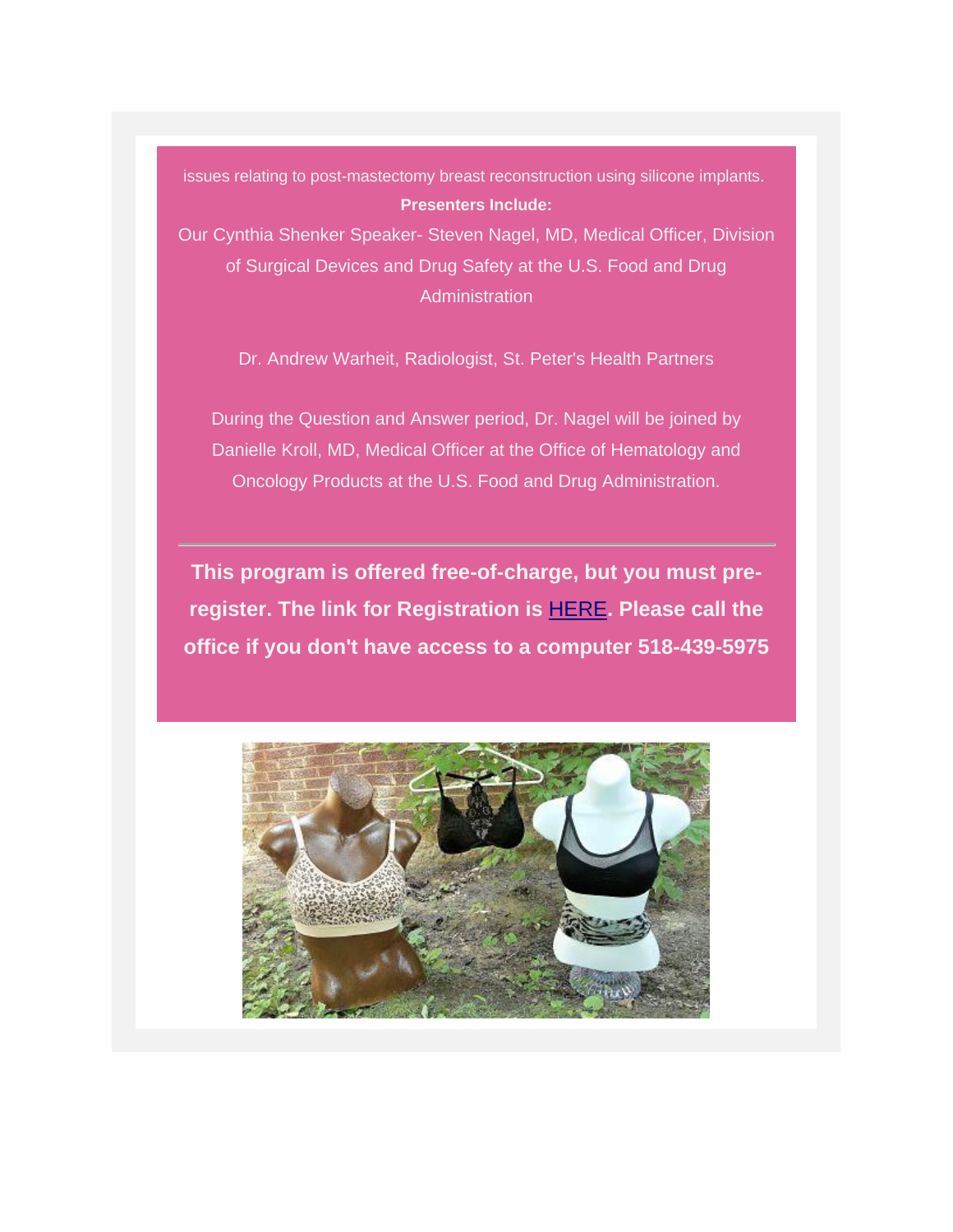#### New in Delmar & Saratoga Boutiques- COOBIE bras

One size fits almost every body. The Coobie bras are seamless, soft & stretchy - they comfortably fits sizes 32A to 36D. They really do fit that size range perfectly!

They are all seamless, so no hooks or clasps. The back is smooth. Straps are adjustable  $\&$ removable and each has removable, reversible padding. The pads stay in place with the versatile pocket that can be worn with prosthesis or without.The fabric is made of an ultra soft nylon and spandex blend.

*To learn more about our Bra and Prosthesis Boutique, please head to our [website.](https://tolife.us5.list-manage.com/track/click?u=241d59b897b4121e9d2e15914&id=2481481dc2&e=d1f01208e2)*



## *Qi Gong For Breast Health Monday, July 15th 2019 6:30pm-7:30pm To Life! Delmar Office*

Qi Gong is a traditional Chinese practice of aligning breath and movement to boost energy, mental focus and physical well-being. Qi Gong is gentle, empowering, self-healing, enjoyable and easy.

In this workshop you will learn 7 Qi Gong movements that will increase energy flow through the breast area. Qi Gong is part of a preventative and restorative model of

healing.

Sign up by calling 518-439-5975

*Coming Soon: Reiki in July* To Life! Delmar Office Joan Bender, Certified Reiki Practicioner of Food & Market Coaching will be providing Reiki during the month of July. Times are below! Call 518-439-5975 to schedule your session today!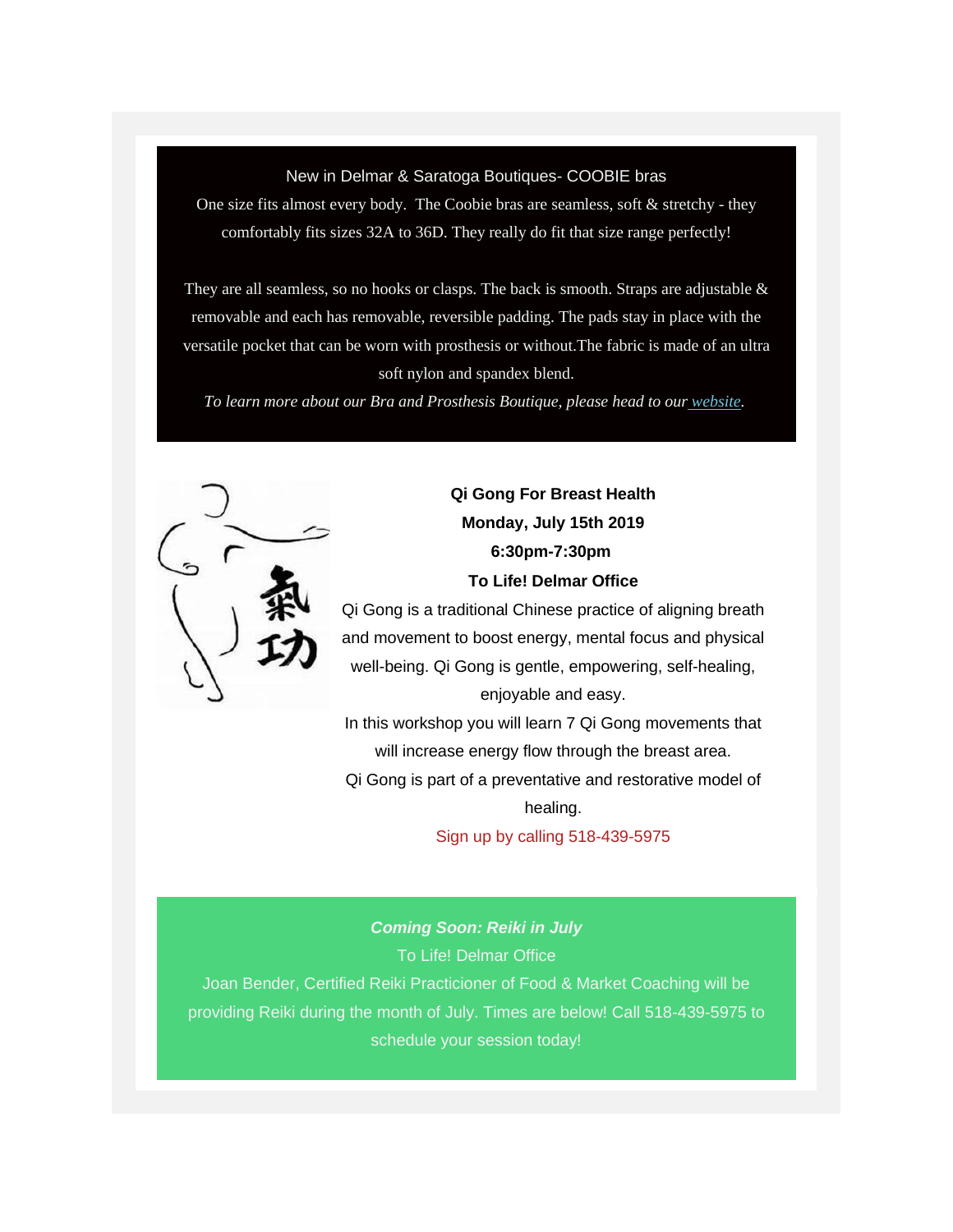

July 1st 12:30-2:30pm July 10th 3:00pm-5:00pm July 15th 12:30pm-2:30pm July 24th 3:00pm-5:00pm July 29th 12:30pm-2:30pm

# *Mediterranean Cooking for Breast Cancer Patients and Survivors*

Wednesday, July 24, 2019 – 11:00 am – 12:30 pm

*Healthy Eating = Risk Reduction*

As part of our Wellness Program, To Life! and Hannaford Supermarkets will offer a free cooking class on Wednesday, July 24, 2019 from **11:00 am to 12:30 pm** at **our Delmar location**. Join Patty Wukitsch, MS, RD, CDN who will teach how to cook in the *Mediterranean Style* with nutrient rich vegetables, lean proteins and healthy oils to make easy and tasty flavorful meals.*Space is limited so call or email To Life! to sign up*.

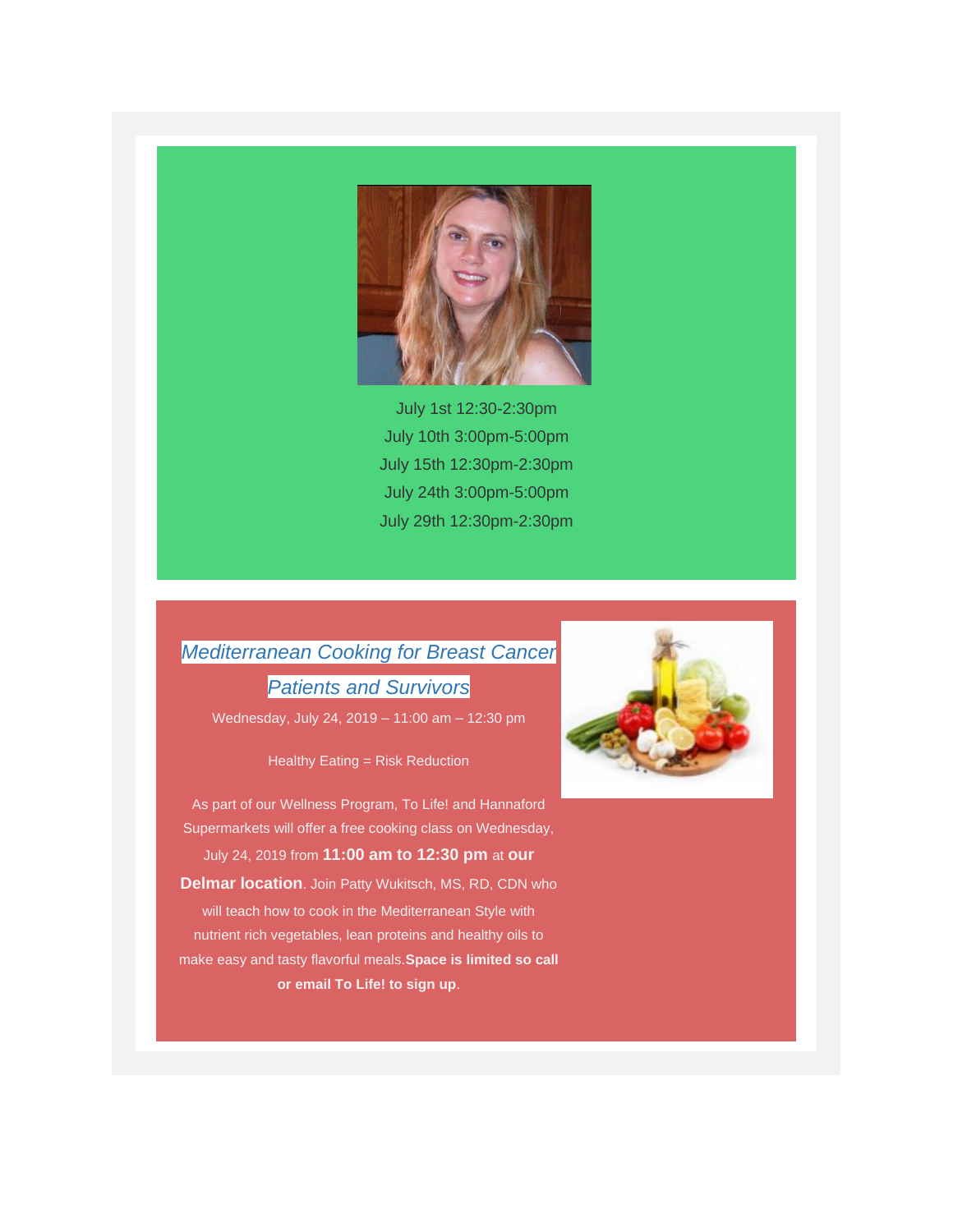# Ongoing Wellness Programs Offered by *To Life!* in Delmar



**NEW: Meditation @ the Stram Center** The Stram Center offers free guided meditation most Wednesdays from 7:30pm to 8:30pm. Check the **[Stram Calendar](https://tolife.us5.list-manage.com/track/click?u=241d59b897b4121e9d2e15914&id=2c125182fc&e=d1f01208e2)** for Dates-No sign up necessary!

**Madgalena Energy Sessions with Susan:** Sessions are available by appointment at the mutual convenience of the Practitioner and Client. All days of the work week are considered. Read our [blog post o](https://tolife.us5.list-manage.com/track/click?u=241d59b897b4121e9d2e15914&id=d6058415f7&e=d1f01208e2)n Susan!

*Jai Yoga School* [Jai Yoga School](https://tolife.us5.list-manage.com/track/click?u=241d59b897b4121e9d2e15914&id=400ff30c11&e=d1f01208e2) in Slingerlands offers complimentary "sangha yoga" classes to breast cancer patients and survivors. more Info

**[HERE](https://tolife.us5.list-manage.com/track/click?u=241d59b897b4121e9d2e15914&id=d7ebf80d59&e=d1f01208e2)**

**In the Saratoga Region:** *Reiki Energy Sessions with Judy Rosch* Summer 2019 Newsletter!



Look out for our Summer newsletter, which just hit the streets! [Full newsletter PDF](https://tolife.us5.list-manage.com/track/click?u=241d59b897b4121e9d2e15914&id=3446434c10&e=d1f01208e2) Featured Article: [Survivor: What's in a](https://tolife.us5.list-manage.com/track/click?u=241d59b897b4121e9d2e15914&id=f01468dd29&e=d1f01208e2)  [Name](https://tolife.us5.list-manage.com/track/click?u=241d59b897b4121e9d2e15914&id=f01468dd29&e=d1f01208e2) By Melanie McCulley MS, Support Services Manager

*Hannaford- Bags 4 My Cause* **Each time a Hannaford Community Bag is sold at the Hannaford located 95 Weibel Avenue in Saratoga Springs during the month of July, our organization will**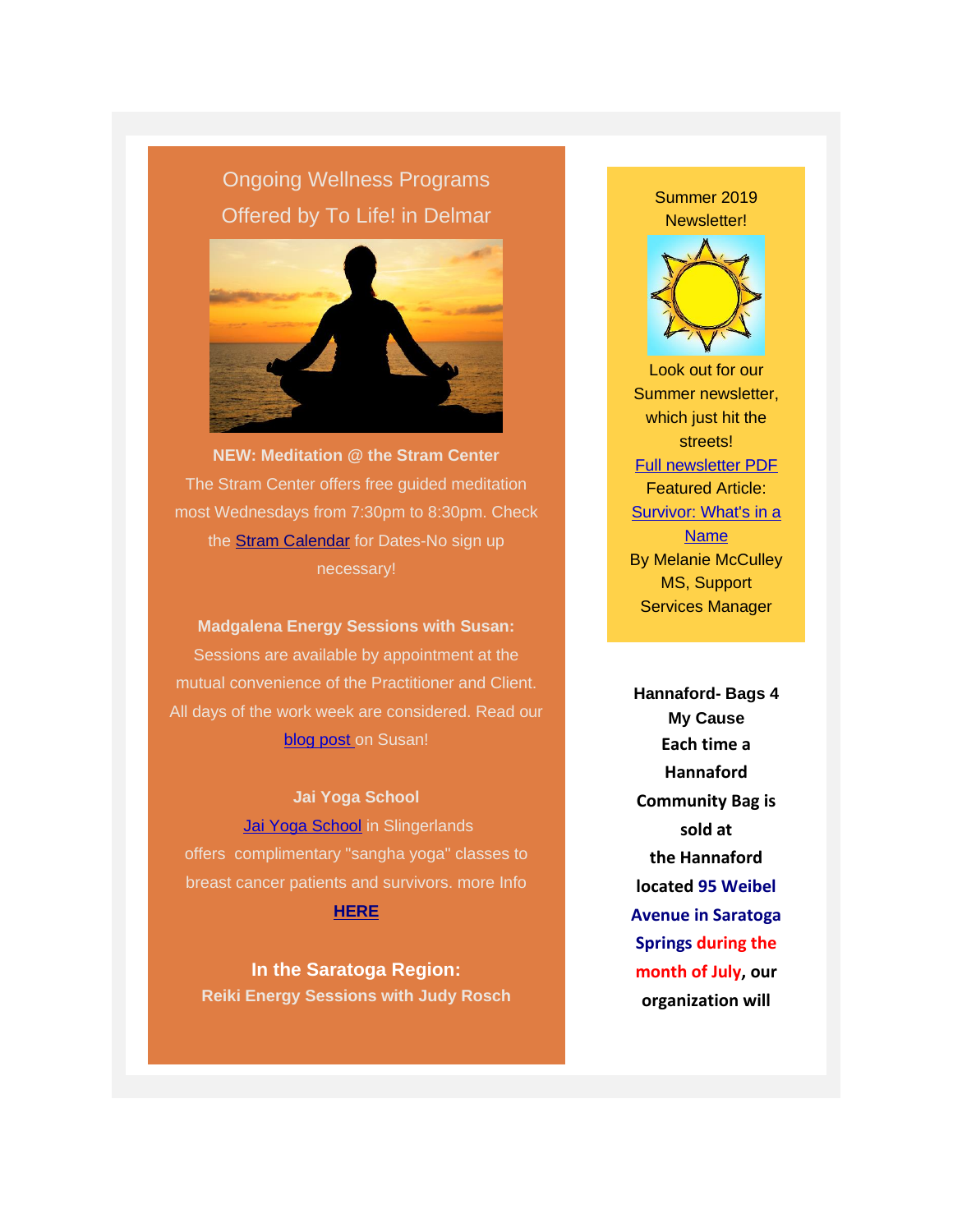Certified Reiki Master Judy Rosch will be offering complimentary Reiki Energy sessions on Tuesdays at our Saratoga Boutique (110 Spring Street). More information **[HERE](https://tolife.us5.list-manage.com/track/click?u=241d59b897b4121e9d2e15914&id=8197f6d9ad&e=d1f01208e2)**

#### **YANA Yoga**

YANA YOGA in Malta offers two classes "Gentle yoga & stretching" and " Gentle to Moderate yoga" free of charge to breast cancer survivors referred through To Life! **[http://www.yanayoga.net/](https://tolife.us5.list-manage.com/track/click?u=241d59b897b4121e9d2e15914&id=77f3148176&e=d1f01208e2)**

 $\mathcal{L}_\text{max}$  and  $\mathcal{L}_\text{max}$  and  $\mathcal{L}_\text{max}$  and  $\mathcal{L}_\text{max}$ 

All Wellness Sessions are offered free of charge to breast cancer survivors. These sessions are meant to be beneficial for beginners and first timers! Those in active treatment may wish to consult physician before engaging in any movement sessions. Sign up today.

> **Please Call To Life! at (518) 439-5975 to sign up for your session**

### *July Support Groups*

#### *Amsterdam Bilingual Support Group*

English and Spanish speakers welcome. (open to anyone in the region at any stage of treatment or survivorship) Tuesday, July 9th, 6:30pm- 7:30pm Held at Centro Civico Community Room, 143 East Main Street, Amsterdam, NY 12010

**receive a \$1 donation.** 

### **Upcoming Events**

**Qi Gong for Breast Health** Monday 7/15 @ To Life! Delmar **Office** 

**Toast To The Tata's Annual Wine Tasting** Monday 7/29 @ Village Pizzeria & Ristorante Proceeds to benefit To Life!

> **Beat The Odds** Wednesday 8/7 @ Saratoga City **Center**

**Fabulous Fillies Day** Thursday 8/8 (*NOT* to be confused with Beat The Odds!) @ The Saratoga Race Track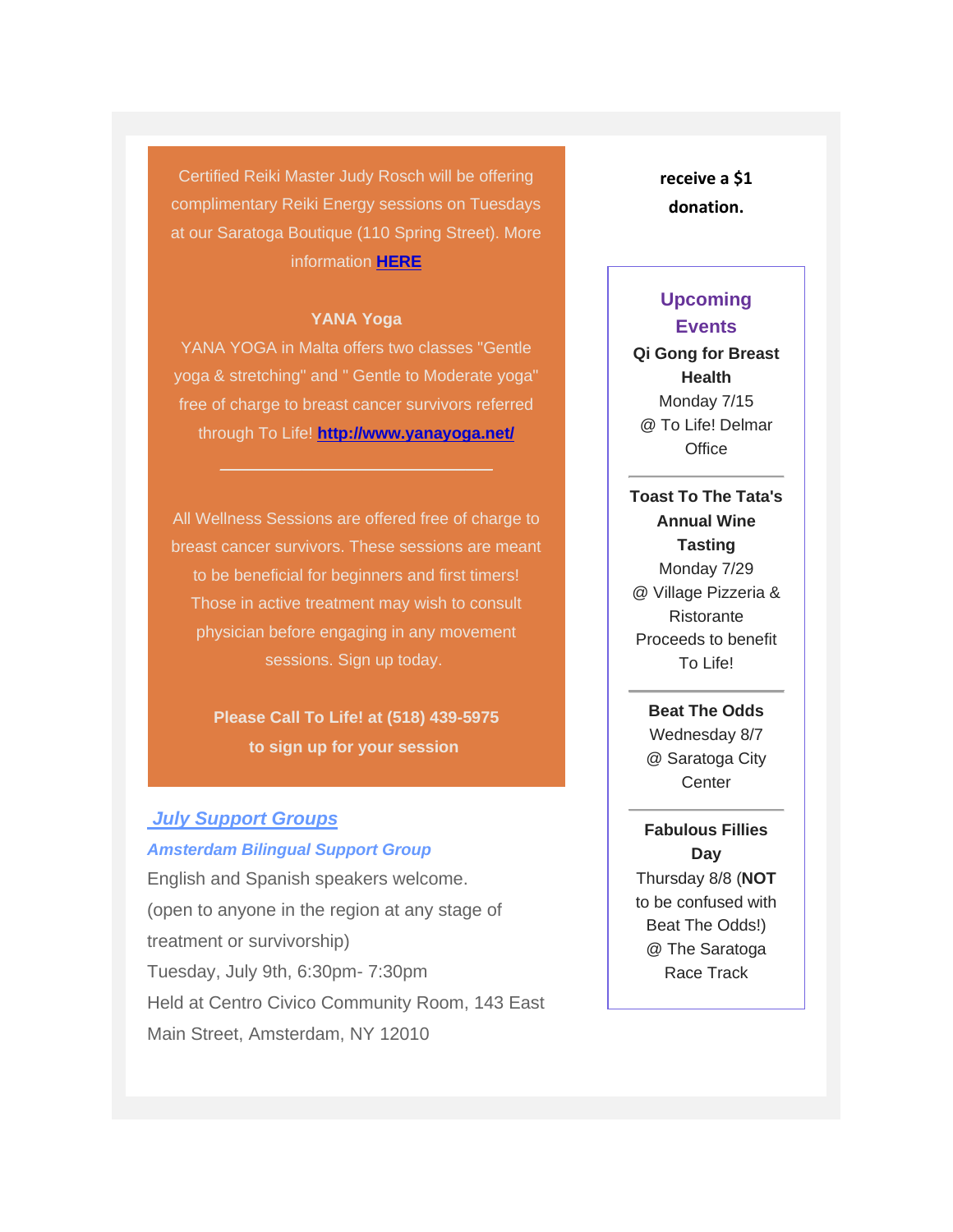# *Young Survival Coalition (YSC) Face2Face Support Group*

(For younger women facing Breast Cancer) Held monthly with varying schedules and locations to accommodate participants Call 439-5975 or email [albanyf2fcoordinator@gmail.com](mailto:albanyf2fcoordinator@gmail.com)

### *Saratoga Support Group*

(Open to anyone in the region at any stage of treatment or survivorship) Tuesday, July 19th, 5:30pm - 6:30pm Mollie Wilmot Radiation Oncology Center Saratoga Hospital, 211 Church Street Saratoga Springs, NY 12866

#### *Stage 4/ Metastatic/ Recurrent Support Group*

(For women dealing with metastatic or recurring Breast Cancer) Wednesday, July 17th, 7:30pm - 9:00pm Delmar To Life! Office 410 Kenwood Ave, Delmar NY 12054 If you have never attended and wish to come, please contact To Life! (439-5975) to register and confirm.

#### *Newly Diagnosed Support Group*

(For recently diagnosed patients or anyone in treatment or survivorship) Thursday, July 25th, 6:00pm - 7:30pm Delmar To Life! Office



### **From The Blog**

*[Qigong for Cancer](https://tolife.us5.list-manage.com/track/click?u=241d59b897b4121e9d2e15914&id=115d41b54e&e=d1f01208e2)  [Patients](https://tolife.us5.list-manage.com/track/click?u=241d59b897b4121e9d2e15914&id=115d41b54e&e=d1f01208e2)* To Life! will be offering qigong classes this Spring. Learn how qigong can benefit cancer patients *Next Class With Maria Patrick is Scheduled for July! [Wellness Practitioner](https://tolife.us5.list-manage.com/track/click?u=241d59b897b4121e9d2e15914&id=d7cb1890d8&e=d1f01208e2)  [Profile: Susan](https://tolife.us5.list-manage.com/track/click?u=241d59b897b4121e9d2e15914&id=d7cb1890d8&e=d1f01208e2)  [Sperber](https://tolife.us5.list-manage.com/track/click?u=241d59b897b4121e9d2e15914&id=d7cb1890d8&e=d1f01208e2)* Learn more about Susan Sperber, a practitioner providing energy healing services to our clients. [Website Home](https://tolife.us5.list-manage.com/track/click?u=241d59b897b4121e9d2e15914&id=3e3d45ebda&e=d1f01208e2)

*Want to learn more about To Life!* **Visit our [WEBSITE](https://tolife.us5.list-manage.com/track/click?u=241d59b897b4121e9d2e15914&id=865a69f535&e=d1f01208e2) or our [FACEBOOK](https://tolife.us5.list-manage.com/track/click?u=241d59b897b4121e9d2e15914&id=4d5dfbe0f6&e=d1f01208e2) Stay updated on all things To Life!**